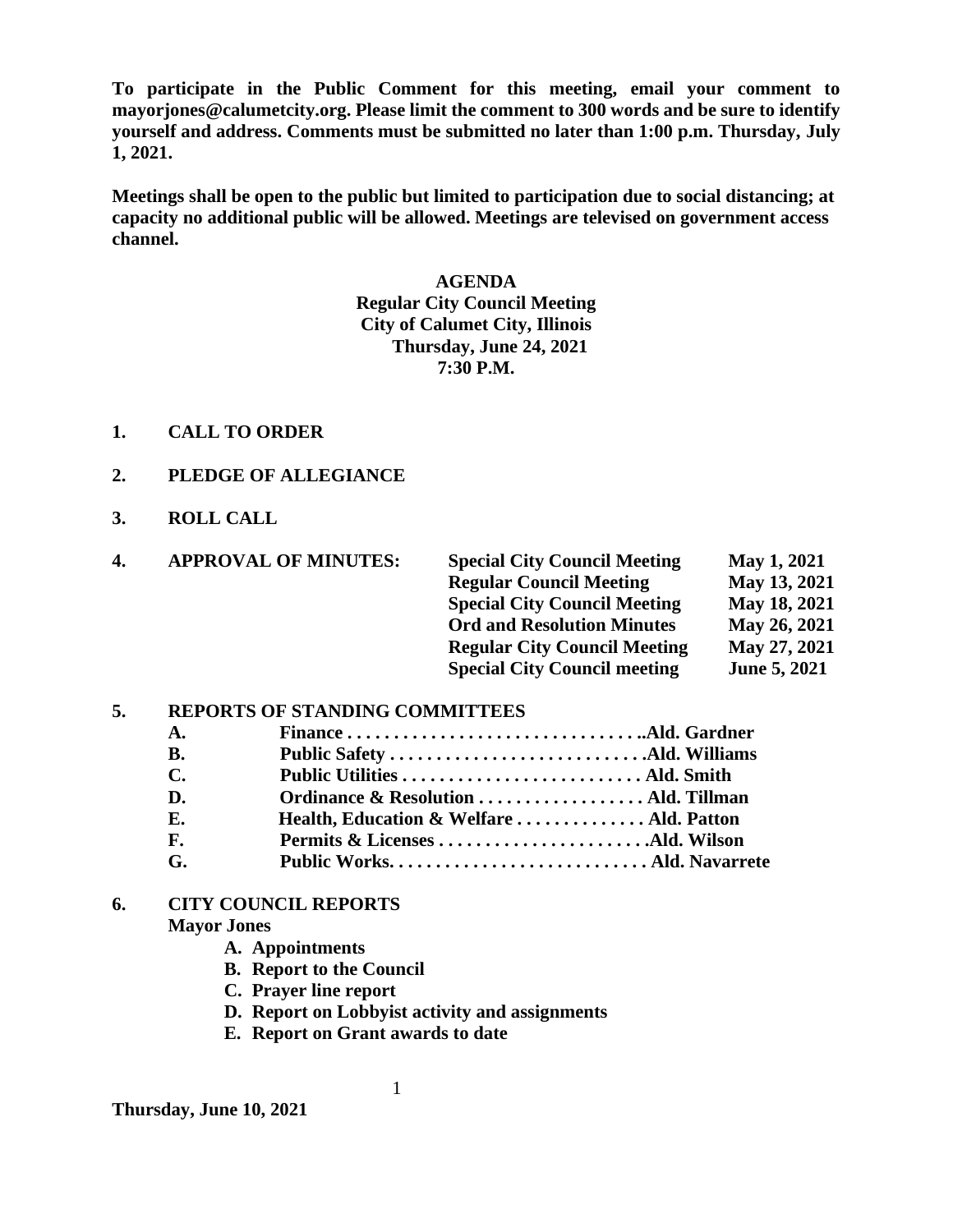**City Clerk Figgs**

 **City Treasurer Tarka**

**Alderman Navarrete**

**Alderman Wilson**

**Alderman Tillman**

**Alderman Williams**

**Alderman Gardner**

**Alderman Patton**

**Alderman Smith**

## **7. INFORMATIONAL ITEMS TO BE ACCEPTED AND PLACED ON FILE**

- **A. Letter of commendation to Director Sheryl Tillman from Resident's**
- **B. Letter of commendation for Inspectional Services Department employees**
- **C. Letter of concern from Leon Binion Jr.**
- **D. Acceptance of Resignation of Police and Fire Commissioner William Galgan**
- **E. Acceptance of Resignation of Police and Fire Commissioner Mary Cox**
- **F. Acceptance of resignation of Police and Fire Commissioner Carmela Ziombro**

#### **8. NEW BUSINESS**

**A. Various Action Items - consideration of and possible action:** 

2

- **1. Authorize the Mayor to execute Quit Claim Deeds to the South Suburban Land Bank & Development Authority pursuant to an Intergovernmental Agreement for the following properties: 6 Ruth Street (30-17-404-013-0000); 12 Webb Street (30-17-213- 007-0000); 138 155th Street (30-17-202-025-0000, 30-17-202-026-0000, 30-17-202-027- 0000); 215 Mason Street (30-17-307-015-0000); and 710 Green Bay (30-18-208-035- 0000, 30-18-208-036-0000, 30-18-208-037-0000).**
- **2. Appointment of Deanne Jaffrey asIMRF Notice of Appointment of Authorized Agent to be City Administrator Deanne Jaffrey instead of former Administrator, Bill Murray**
- **3. Motion to place residential parking sign in front of 24 156th St; and to further direct Public Works to erect the sign at 24-156th Street.**

Thursday, June 24, 2021 at 7:30.P.M.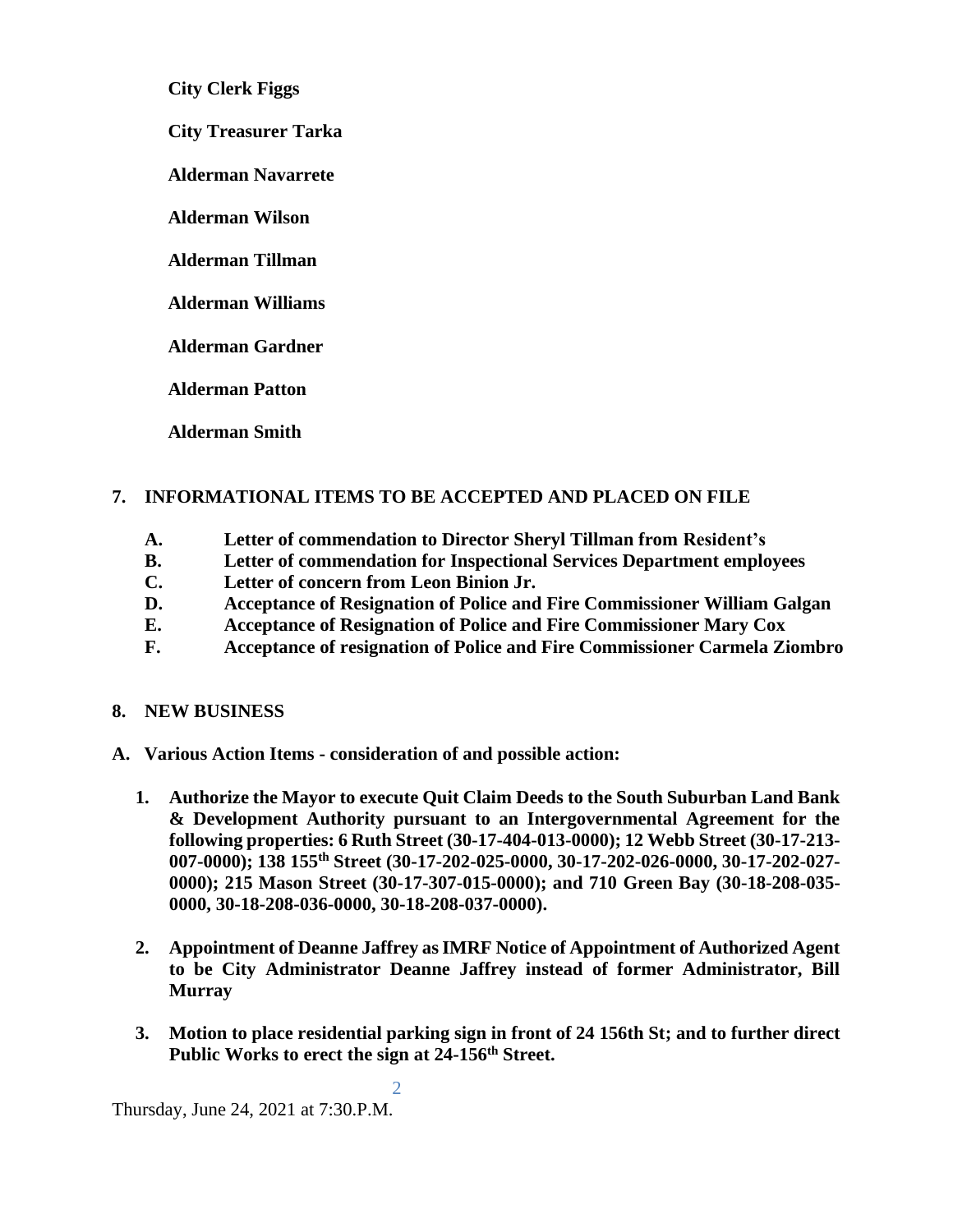- **4. Motion to place Resident only Parking sign on the side of 1 Forestdale Park; and to further direct Public Works to erect and to install the sign at 1 Forestdale Park on the Stateline St. side.**
- **5. Motion to direct Public Works to install a temporary speed bump in the 200 blk. of Webb St; further direct public works to erect warning signage for said speed bump.**
- 6. **Motion to approve street closure for a block party on 3 July 2021, on Hoxie Ave from Cleveland Ave North to the T-Alley entrance at State St., from 10am-10pm w/ amplified music. Public works to provide trash receptacles and barricades**.
- **7. Request a motion to direct the city engineer to research and draft a proposal for the installation of two stop signs at the cross streets of Harding and Muskegon. The installation of the two stop signs will create a four way stop.**
- **8. Request a motion to approve and direct the public works department for placement and installation of temporary speed bumps at the following locations: Manistee & Wilson and Muskegon & Wilson.**
- **9. Motion to approve a Block Party on July 4th, 2021, 12:00 a.m. to 7:00 p.m. on Chappell Avenue from State Street to Stewart Avenue; further direct Public Works to provide barricades to close Chapple Ave. between State St. and Stewart Ave (with amplified music.)**

## **B. BUILDING PERMITS**

## **NEW FENCE CONSTRUCTION**

- **1. Fence variance Request-615 Exchange**
- **2. 784 Stateline Road**

## **C. RESOLUTIONS AND ORDINANCES.**

- **1. A resolution recognizing June 13, 2021 as Colonel Leon Daggett as the Pastoral Installation of Colonel Leon Daggett, Jr Day.**
- **2. An ordinance amending certain provisions of chapter 14 of the municipal code of Calumet City, Cook County, Illinois governing vacant and properties subject to foreclosure proceedings.**
- **3. A resolution supporting the renewal of the Class 8 Real Estate tax assessment classification for 1250 Torrence Avenue (Buffalo Wild Wings).**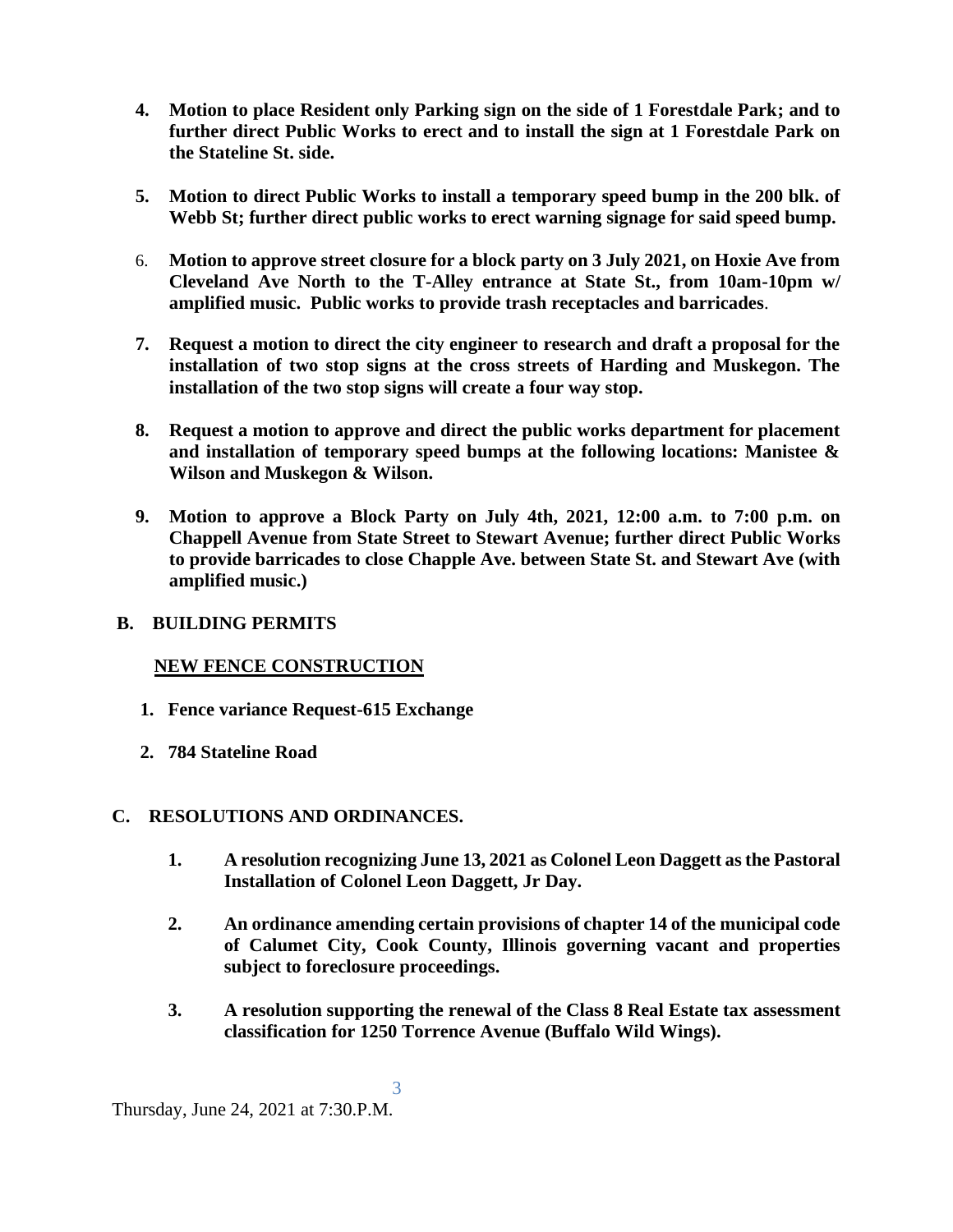- **4. A resolution supporting the renewal of the Class 8 Real Estate tax assessment classification for 1401 Huntington Drive, Calumet City, Illinois.**
- **5. A resolution supporting the renewal of the Class 8 Real Estate tax assessment classification for 1551 Regency Drive, Calumet City, Illinois**

## **D. FINANCIAL MATTERS**

- **1. Motion to authorize the attendance of Gerald Tarka at the Association of Public Treasurers of the United States and Canada annual conference being held in South Bend, Indiana on July 18-21, 2021 and authorize the City Treasurer to issue payment in the amounts so stated below from account#01024-52300 as attached to this communication.**
- **2. Motion to approve the attendance of the attached list for travel to Boston, MA for the purposes of economic development on Friday, July 9, 2021 to Monday, July 12, 2021; authorize the city to remit \$1,200 per diem to the attached list of City employees; further authorize that each city employee provide receipts to the City Treasurer one-week after completion; further authorize the City Treasurer to remit payment in the amount of \$7,576.35 to Renaissance Boston Waterfront Hotel from the employee's department/Conference/Travel/Convention expense line item**
- **3. Motion to re-classify fiscal year 2021 Alliant (Mesirow Insurance Services) insurance renewal expense totaling \$611,571.75 from account# 01050-52131 (Worker's compensation) to 01050-52230 Fleet and Liability expense and reclassify the invoices as attached to this communication.**
- **4. Motion to rescind the attached the motion to approve the renewal of City's Insurance made by previous Finance Chairman Patton and seconded by Alderman Tillman at the April 8, 2021, city council meeting.**
- **5. The invoices for insurance renewals cover 04/01/2021 to 04/01/22. The payment of workers compensation claims should post to 01050-52131 and the Liability Insurance renewals should post to 01050-52230.**
- **6. Motion to approve the audit engagement letter dated May 18, 2021 prepared by Crowe, LLP, independent Member of Crowe Global, Oak Brooke Terrace, IL, for a one-year contract for the audit of the fiscal year ended April 30, 2021; and authorize the Mayor to sign and execute the Engagement letter documents presented; further to authorize the Treasurer to remit payment to Crowe, LLP, for services rendered to be paid from account number 01099-52610.**
- **7. Motion to approve payment and direct the City Treasurer to remit payment to the Bureau in the amount of \$2,587.00 payable from account#01099-52696.**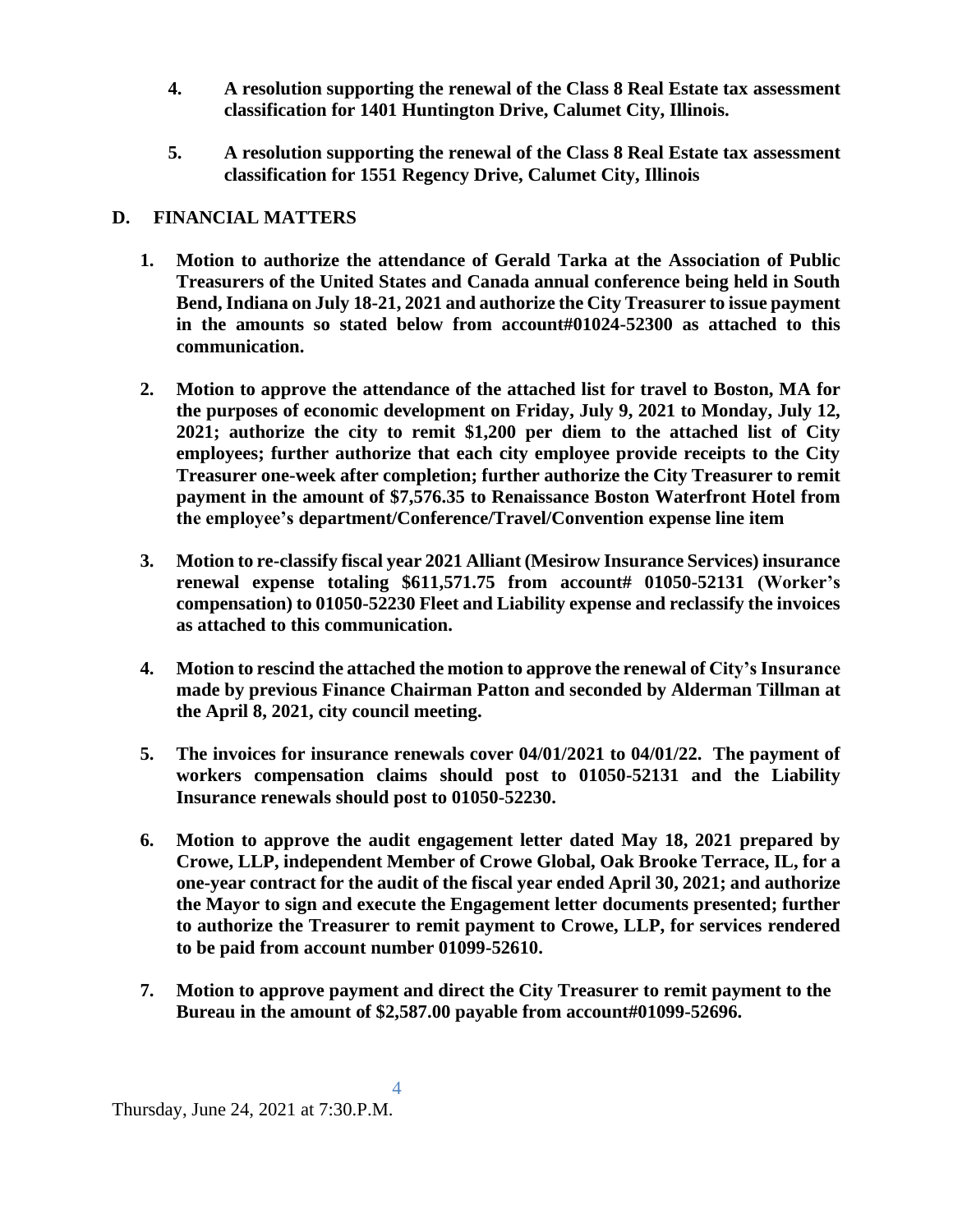- **8. Motion to approve the invoice for JT Group for maintenance of grass cutting for city hall, fire department & police department and direct the City Treasurer to remit payment in the amount of \$1,089.38 from account#01099-52642.**
- **9. Motion to approve Payment to Vigilant and authorize the treasurer's office to remit payment of \$8,550.00 for annual camera licensing fee from account# 01060-52430 (Professional Service).**
- **10. Approve Payment to Vigilant and authorize the treasurer's office to remit payment of S10,800.00 for Investigative Data Platform from acct# 01060-52430 (Professional Service.)**
- **11. A motion to approve costs payable to South Suburban Land Bank and Development Authority (SSLBDA) for the acquisition of 141 155th Street, in the amount of \$6,084.54 and direct City Treasurer Tarka to remit payment from account 01099 52645.**
- **12. A motion to approve Calumet-Sag Trail and the Performance of Phase 3 Engineering Services and Construction Cost payable to Dolton Park District, in the amount of \$158,225.00 and direct City Treasurer Tarka to remit payment from account 01099 52711.**
- **13. Motion in accordance with resolution #20-29 and the agreement between the City of Calumet city and the SWA, motion to authorize the City Treasurer to remit payment to the Southland Water agency in the amount of \$62,150.00 from account#03036- 52602.**
- **14. Motion to approve the buyback of hours to Cindy Horvath in the amount of \$96.23 from account# 01069-51184; and \$57.13 from 01069-51184; and authorize the City Treasurer to remit payment to Cindy Horvath in the amount of \$153.16.**
- **15. Motion to direct the City Treasurer to remit payment to IMRF for the IMRF/ERI invoice for member Nikolaos Manousopoulos (MID: 110-8985) in the amount of \$23,375.95 from account# 06107-51180**
- **16. Motion to direct the City Treasurer to remint payment to IMRF for the IMRF/ERI invoice for member Roseann Bonato (MID: 113-8880) in the amount of \$15,528.30 from account#06107-51180**
- **17. Motion to Approve requisition #220032, payable to Complex Network Solutions in the amount of \$8,809.74 for GeoVision to Genetec + 5 viewers; further direct the City Treasurer to remit payment to Complex Network Solutions from account#01099-55100.**

5

**18. Payroll report**

Thursday, June 24, 2021 at 7:30.P.M.